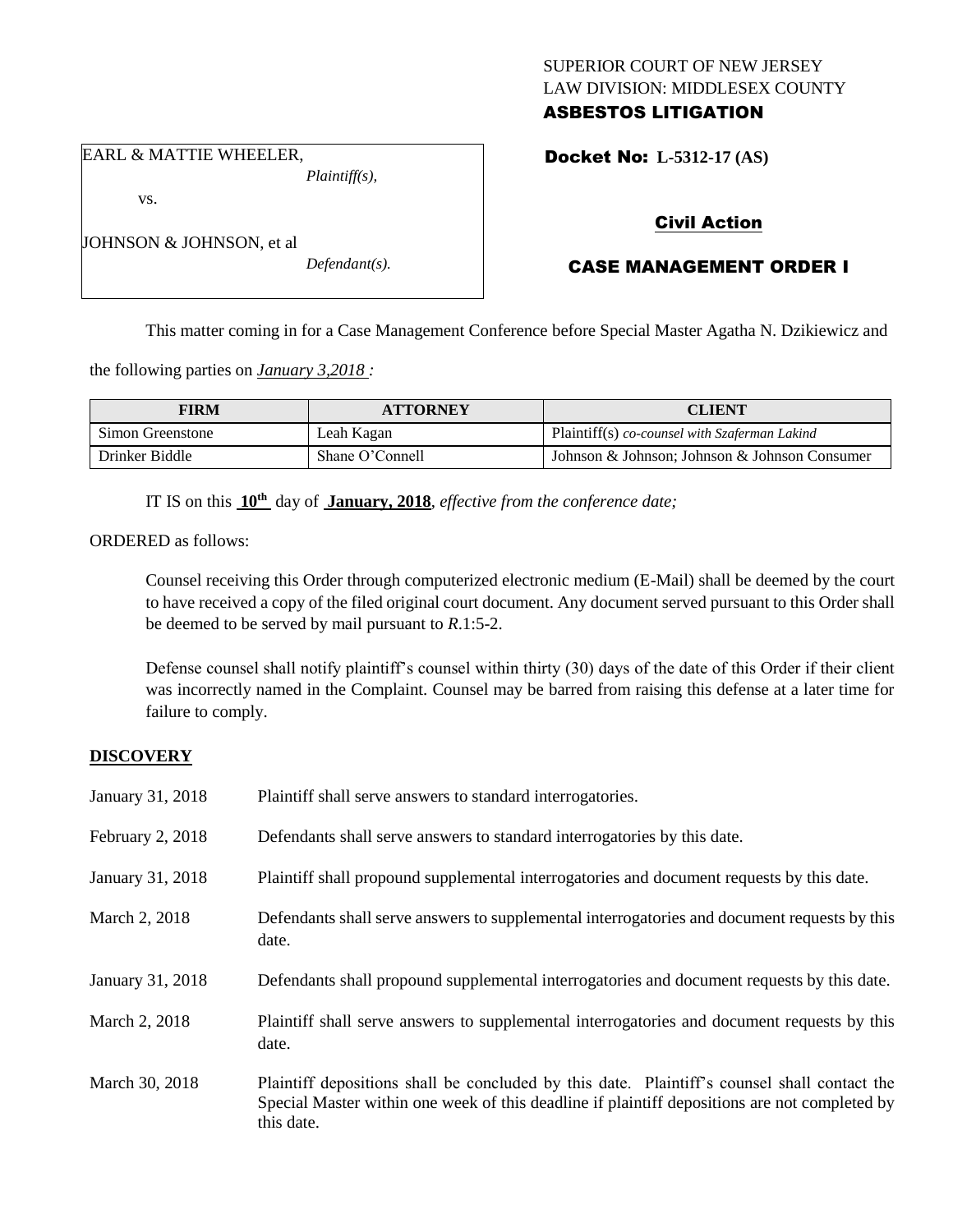- March 30, 2018 Fact discovery, including depositions, shall be completed by this date. Plaintiff's counsel shall contact the Special Master within one week of this deadline if all fact discovery is not completed.
- March 30, 2018 Depositions of corporate representatives shall be completed by this date.

## **EARLY SETTLEMENT**

June 8, 2018 Settlement demands shall be served on all counsel and the Special Master by this date.

#### **SUMMARY JUDGMENT MOTION PRACTICE**

- June 8, 2018 Plaintiff's counsel shall advise, in writing, of intent not to oppose motions by this date.
- June 22, 2018 Summary judgment motions shall be filed no later than this date.
- July 20, 2018 Last return date for summary judgment motions.

## **MEDICAL DEFENSE**

- April 30, 2018 Plaintiff shall serve medical expert reports by this date.
- April 30, 2018 Upon request by defense counsel, plaintiff is to arrange for the transfer of pathology specimens and x-rays, if any, by this date.
- August 31, 2018 Defendants shall identify its medical experts and serve medical reports, if any, by this date. In addition, defendants shall notify plaintiff's counsel (as well as all counsel of record) of a joinder in an expert medical defense by this date.

# **LIABILITY EXPERT REPORTS**

- June 1, 2018 Plaintiff shall identify its liability experts and serve liability expert reports or a certified expert statement by this date or waive any opportunity to rely on liability expert testimony.
- August 31, 2018 Defendants shall identify its liability experts and serve liability expert reports, if any, by this date or waive any opportunity to rely on liability expert testimony.

#### **ECONOMIST EXPERT REPORTS**

- June 1, 2018 Plaintiff shall identify its expert economists and serve expert economist report(s), if any, by this date or waive any opportunity to rely on economic expert testimony.
- August 31, 2018 Defendants shall identify its expert economists and serve expert economist report(s), if any, by this date or waive any opportunity to rely on economic expert testimony.

# **EXPERT DEPOSITIONS**

September 21, 2018 Expert depositions shall be completed by this date. To the extent that plaintiff and defendant generic experts have been deposed before, the parties seeking that deposition in this case must file an application before the Special Master and demonstrate the necessity for that deposition. To the extent possible, documents requested in a deposition notice directed to an expert shall

 $\_$  ,  $\_$  ,  $\_$  ,  $\_$  ,  $\_$  ,  $\_$  ,  $\_$  ,  $\_$  ,  $\_$  ,  $\_$  ,  $\_$  ,  $\_$  ,  $\_$  ,  $\_$  ,  $\_$  ,  $\_$  ,  $\_$  ,  $\_$  ,  $\_$  ,  $\_$  ,  $\_$  ,  $\_$  ,  $\_$  ,  $\_$  ,  $\_$  ,  $\_$  ,  $\_$  ,  $\_$  ,  $\_$  ,  $\_$  ,  $\_$  ,  $\_$  ,  $\_$  ,  $\_$  ,  $\_$  ,  $\_$  ,  $\_$  ,